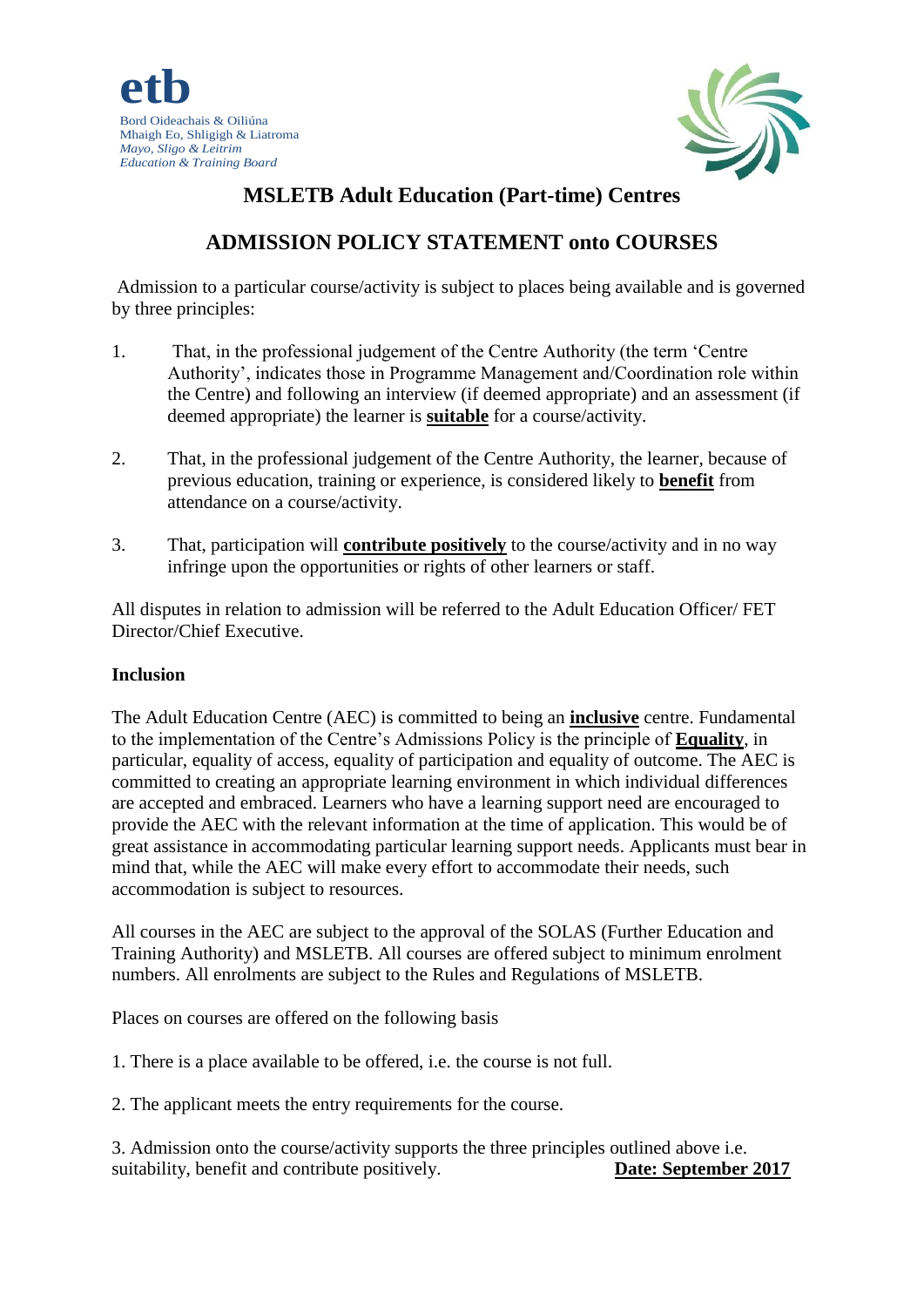



# **MSLETB Adult Education (Part-time) Centres**

# **ADMISSIONS PROCEDURE**

#### **Application Process**

#### **Step 1**

The application form should be fully completed and returned to the relevant Adult Education Part-time Centre.

### **Step 2**

Applicants may be invited for interview, for some courses there is a pre-course assessment within the interview process. The course interview will include an evaluation of all their learning to date – formal, informal and non-formal – using the principles of Recognition of Prior Learning. (RPL)

Some courses a successful completion of Garda vetting will also be required.

### **Step 3**

Having received an offer of a place on a course, the applicant can secure it by completing the enrolment form and/or paying the fee where applicable. For applicants claiming free tuition under various schemes (e.g. BTEI), a specific form must be completed and returned to the AEC before a place can be secured.

*Note:* The Centre can accept payment for classes in the form of cheque, postal order or Electronic Funds Transfer (EFT).

# **Step 4**

Applicants will be given notice of the commencement date of the course. Applicants who do not attend the first day of the course may forfeit their place unless written notice is received by the Centre beforehand.

# **Step 5**

Where waiting lists are operating for particular programmes, places will be offered on a "first come first served" basis to suitable candidates.

# *Note*

a) Course enrolment is considered complete only when:

(i) Fees or charges are paid in full by, or on behalf of, the learner.

(ii) All information and supporting documentation requested by the Centre has been submitted.

(iii)The learner agrees to abide by the General Rules and Regulations of the Centre and the Learner Code of Behaviour of the Centre. (This information will be provided at course induction)